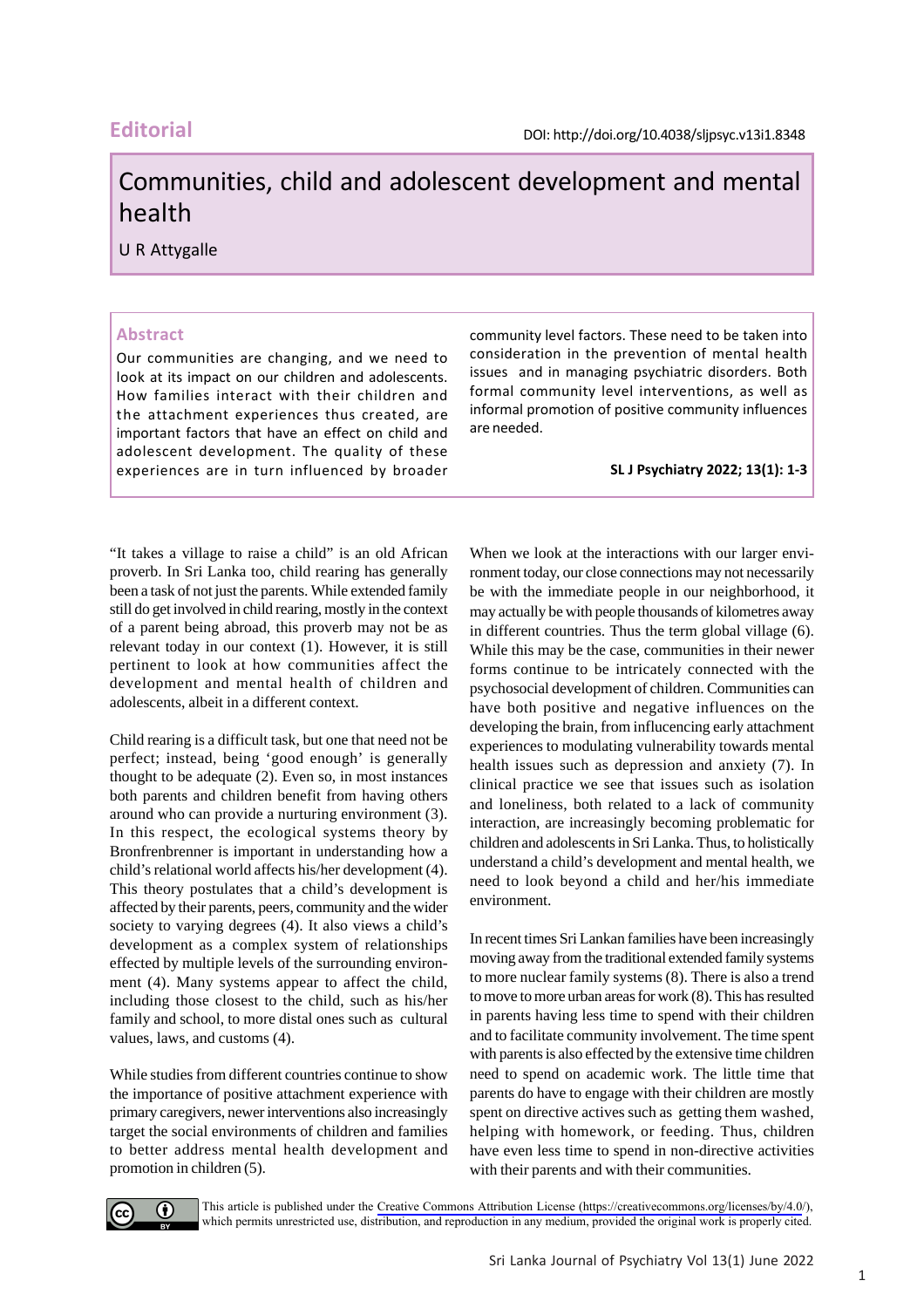While a lack of responsive time with adults in early childhood can lead to difficulties in social communication and attachment, issues such as sibling rivalries can become difficult to manage and escalate, when parents struggle to find time to be with their children. Issues in adolescence such as self-harm, depression and emotional regulation require the containment of emotions, and may benefit from support from peers and extended family.

## **Promoting community involvement in children**

For our children to experience the benefits of their community, we must look into promoting community involvement from a young age. It is thus that children find the opportunity to build relationships and a foundation is laid to be a part of society. Very inexpensive activities such as organising family functions on a regular basis, offering to do some community service, or getting to know the older persons in your community and offering help, can connect the dots and create a sense of community in a child. However, these kind of activities require effort of a different order from the parents; namely their time and commitment. Sri Lankan families today seem to be trapped in a vicious cycle with both parents working and minimal or no extended family support, leading to less community involvement and in turn less community support.

 A child's education too goes beyond the classroom and the value of collective and collaborative inclusive education has been emphasized by educationists (9). The National Education Association of the USA reports that the popular proverb, "it takes a village to raise a child", produces a clear message, "the whole community has an essential role to play in the growth and development of its young people" (10). It is noted that parents and family members play a vital role in the life of the child and so, too, does the entire community (10).

#### **A child's right to participate in community**

A child's right to participation in community is laid out in articles 31 and 23 of the United Nations Convention on the Rights of the Child (UNCRC) (11). Article 31 recognizes the child's right to engage in play and recreational activities appropriate to the age of the child and to participate freely in cultural life and the arts (11). Article 23 mentiones that state parties should recognize that a mentally or physically disabled children should enjoy a full and decent life, in conditions which ensure dignity, promote self-reliance and facilitate the child's active participation in the community (11). Mental health promotion is best when it is interwoven into daily lifestyles through various means such as education, media, and the community. In this context community has a major role in the prevention of mental health issues, by acting as a protective factor where stressful events might otherwise precipitate mental illnesses. Several social resilience factors have been known to counter the likelihood of exposure to early adversities contributing to the development of mental health problems (16). In one study conducted among children at high risk of behavioural problems, protective factors which can be influenced by the community included, adequate social support, adequate quality parenting time and good maternal and child self-esteem (16).

Conduct disorders and depression are two specific examples of how community can influence the trajectory of mental health disorders (17,18). Studies have found that community level factors related to neighbourhood quality can be associated with multiple child related outcomes including conduct problems (17). Thus, community factors need to be considered when planning interventions for conduct disorders.

Community minority, ethnicity and discrimination have been found to act as risk factors for depressive symptoms in school-aged children (18). Although this may not be the same for all communities, it indicates that modifiable community level risk factors are in play. There is also evidence to suggest that family based approaches targeting community level risk factors, are an effective way forward in programmes that aim to prevent depression in adolescents (19). In certain countries recognition of the importance of preventing depression among adolescents have led to school based programs that target the whole community (20).

In other countries, interventions that are based either in schools and or communities include strategies that foster interactions among diverse sectors that include educationists, parents, community members, and other professionals (21). These interventions have been reported to decrease disruptive behaviors and affective symptoms such as depression and anxiety, together with an increase in the social skills of the children/adolescents (21). This positive effect on the mental health of children and adolescents, both in promoting emotional well-being as well as in decreasing symptoms of mental disorders is an indication of the need for interaction and coordination between different sectors in a community, with the wellbeing of children and adolescents in mind.

Promoting a sense of community in our children will require that we ourselves also start thinking and working to promote positive community influences. While this is an experiential process, this should also be an important aspect to consider in the formulation of child and adolescent mental health policies and plans.

#### **Conflicts of interest**

None declared.